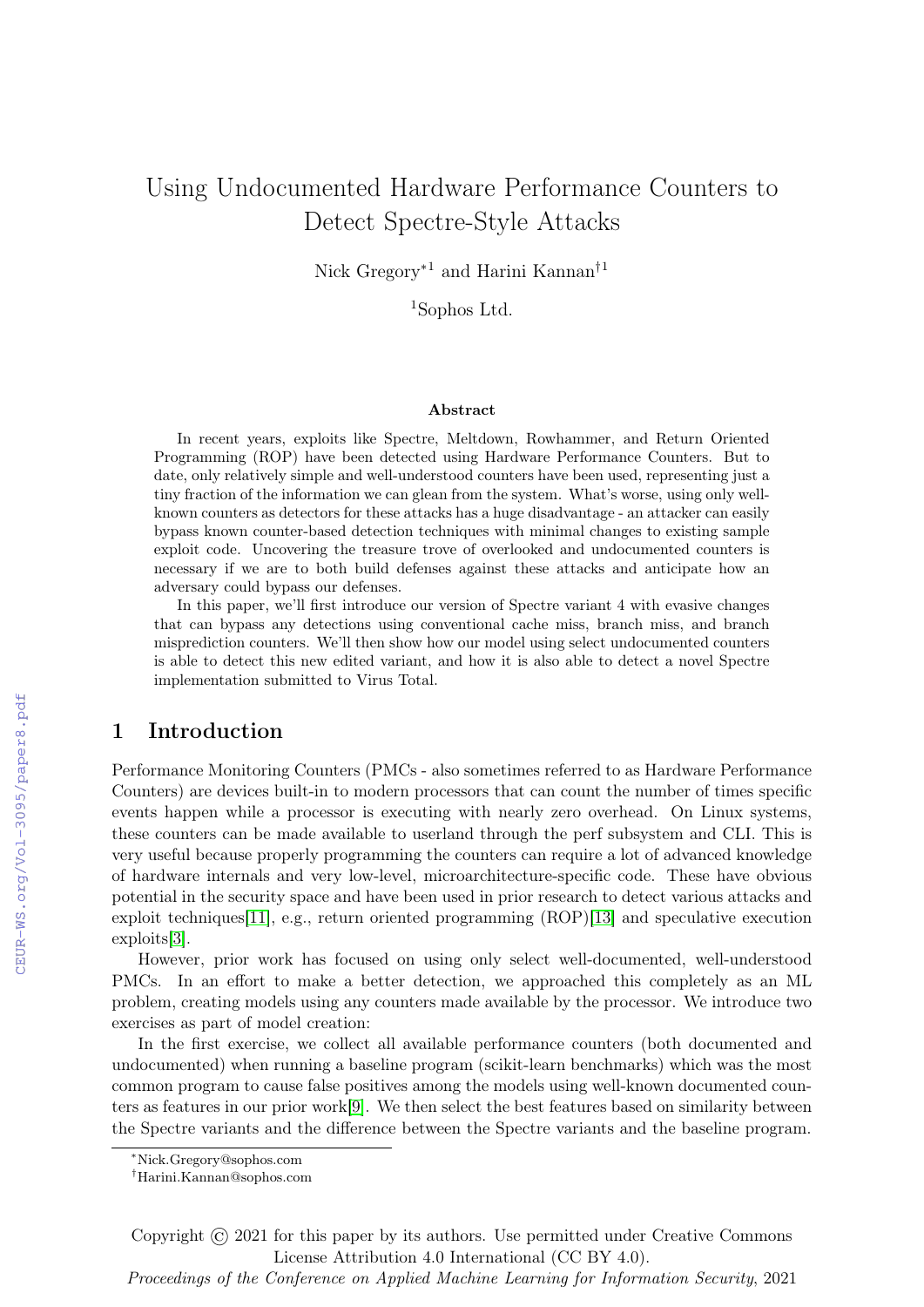The second exercise involves a set of ML experiments which will show these selected counters being used as features in interpretable ML models, trained on existing Spectre and meltdown exploits and other benign programs and detecting all the Spectre and meltdown variants. The trained model successfully detects our Spectre variant with evasive changes and the Spectre attack seen by Virus Total as part of our holdout dataset.

The results seen here will emphasize the need for documenting these counters, which were highly significant in our models for attack detection.

#### 2 Background

#### 2.1 PMCs

Most (if not all) modern processors include subsystems (usually called Performance Monitoring Units or PMUs) for monitoring CPU performance by counting certain events within the CPU. These are primarily used for low-level software performance monitoring/tuning. The available counters usually include "simple" events, such as a single instruction executing, but may also contain highly specialized events emitted by microarchitecture-specific, implementation-specific subsystems.

On Intel CPUs, individual counters are identified by two 8-bit fields - an event identifier (also known as the event selector), and a unit mask (umask)[\[7\]](#page-7-0). In general, the event identifier selects a specific type of event, and the umask selects a filter to further narrow the counter. For example, on Intel Haswell-EP processors, event id 0xC4 denotes all BR\_INST\_RETIRED (branch instructions retired) events, and the 7 umask values filter the type of branch instructions that are counted (conditional branches, branches not taken, CALLs, etc.)[\[6\]](#page-7-1). However, these event identifiers and unit masks are not guaranteed to be the same across microarchitectures, even from the same CPU vendor. Documented counters will be often referred to by their name or type which is translated to the architecture-specific counter for the CPU being run on. Since we collect all counters regardless of whether they have a documented name however, the events and umasks that were used in our models may not behave the same on other CPU microarchitectures.

For our research, all counters measured were on the "core" PMU, however there are other PMUs (e.g. the "uncore" PMU on Intel CPUs) that could have been sampled from. These typically require further filtering or setup (by way of Model Specific Registers or MSRs), which is why we did not sample them.

#### 2.2 Cache-based Side-channel Attacks

Since the first variants of Spectre were originally published in 2018[\[10\]](#page-8-0), a significant amount of research has gone into finding new side-channels in modern, high-performance processors. A comprehensive overview of cache-based side-channel attacks is outside the realm of this paper, however to give some background, in its simplest form, the idea behind cache-based side-channel attacks is for an attacker to setup the cache lines of a processor corresponding to some secret data in some "known" state, let the target/victim program run which will modify the cache, then measure the time it takes to do some operation on the cache to determine if the target accessed a specific region of memory.

There are three common techniques: Flush+Reload, Flush+Flush, and Prime+Probe.

Flush+Reload is arguably the most common technique. It involves the attacker flushing the cache (usually via the CLFLUSH instruction on x86 processors), then reading back the memory in question after the victim has run measuring the time it takes to read each region. If the time is small enough, that implies the victim must have accessed the data (implicitly loading it into cache), and the attacker can use this knowledge to potentially leak some private state of the program.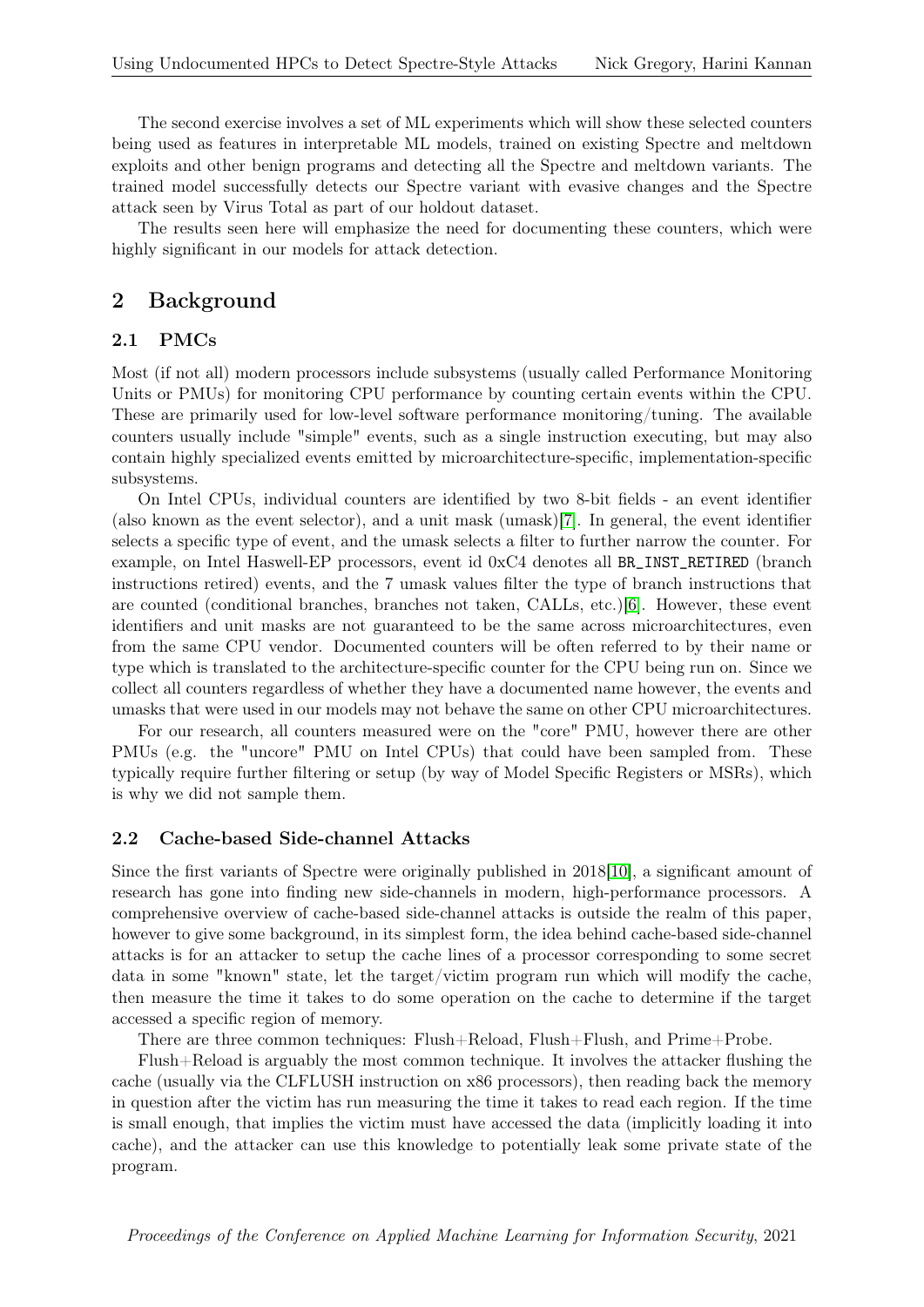Flush+Flush is a variant of this, but instead of reading the data back directly, it attempts to flush each cache line again. The time taken for the flush to succeed is then used as an oracle to determine if the data was present in cache.

Lastly, Prime+Probe fills the entire cache (instead of flushing it) and uses timing information to determine which (if any) cache line(s) was/were flushed/replaced when the victim ran, thereby potentially leaking what region of memory the victim was accessing.

# 3 Bypassing Existing Detections

Prior work to detect cache side channel attacks using PMCs has focused around hand-picking a specific set of counters (usually some count of cache misses and some count of program "complexity") and checking if the number of cache misses (or equivalent) per branch/instruction seems abnormal[\[3,](#page-7-2) [9,](#page-8-1) [4,](#page-7-3) [2\]](#page-7-4). This comparison could be a simple threshold, or a full-fledged ML model tracking the ratio(s) over time. This method has limitations, however. As noted by others[\[3\]](#page-7-2), this technique can't detect Flush+Flush attacks, as no cache misses are ever directly incurred. More importantly, these techniques can be trivially bypassed by simply slowing down the side channel exploit, and interleaving "cache friendly" code in between exploit attempts.

Spectre style attacks typically require tens to hundreds of iterations to be run to leak a single byte reliably. The hundreds to thousands of total flushes, cache probing, etc. are what make existing detections work. Simply interleaving a few hundred thousand intentional cache reads between iterations is enough to defeat these detections, as this dramatically reduces the cache miss rate per instruction/branch.

To give a concrete example, applying the following modifications to a publicly available Spectre v4 proof-of-concept[\[5\]](#page-7-5) makes the program's cache miss ratio nearly identical to "normal" programs:

- Create a large global array (we used unsigned long long stuff [0x1000])
- In between Spectre iterations, apply the following (or any other code which does repeated cache reads/writes):

```
for (register int round = 0; round < 2000000; round++) {
register unsigned long long *p = &stuff[round % sizeof(stuff)];
ctr += *p;
*p = ctr;}
```
The above successfully bypasses the first detections we created when Spectre and Meltdown were initially revealed in early 2019 and should also bypass all detections based on measuring cache misses. In fact, by adjusting the round count above, an arbitrarily low cache miss ratio can be achieved with little runtime overhead - the exploit still completes in under a second. In the rest of this paper, we'll refer to this modified proof-of-concept with these modifications as the "ghosting" Spectre v4, as it's invisible to existing detections.

# <span id="page-2-0"></span>4 Experimental Setup

Data was collected on two computers powered by Intel processors. The first was an Intel Xeon E5-2667 v3 (Haswell-EP) based workstation. The second was a slightly older Intel Core i5- 3210M (Ivy Bridge) based laptop. Both computers were running Ubuntu Linux. We chose to use two slightly different processors (one "generation" apart) to see if the counters identified were somewhat stable between microarchitectures.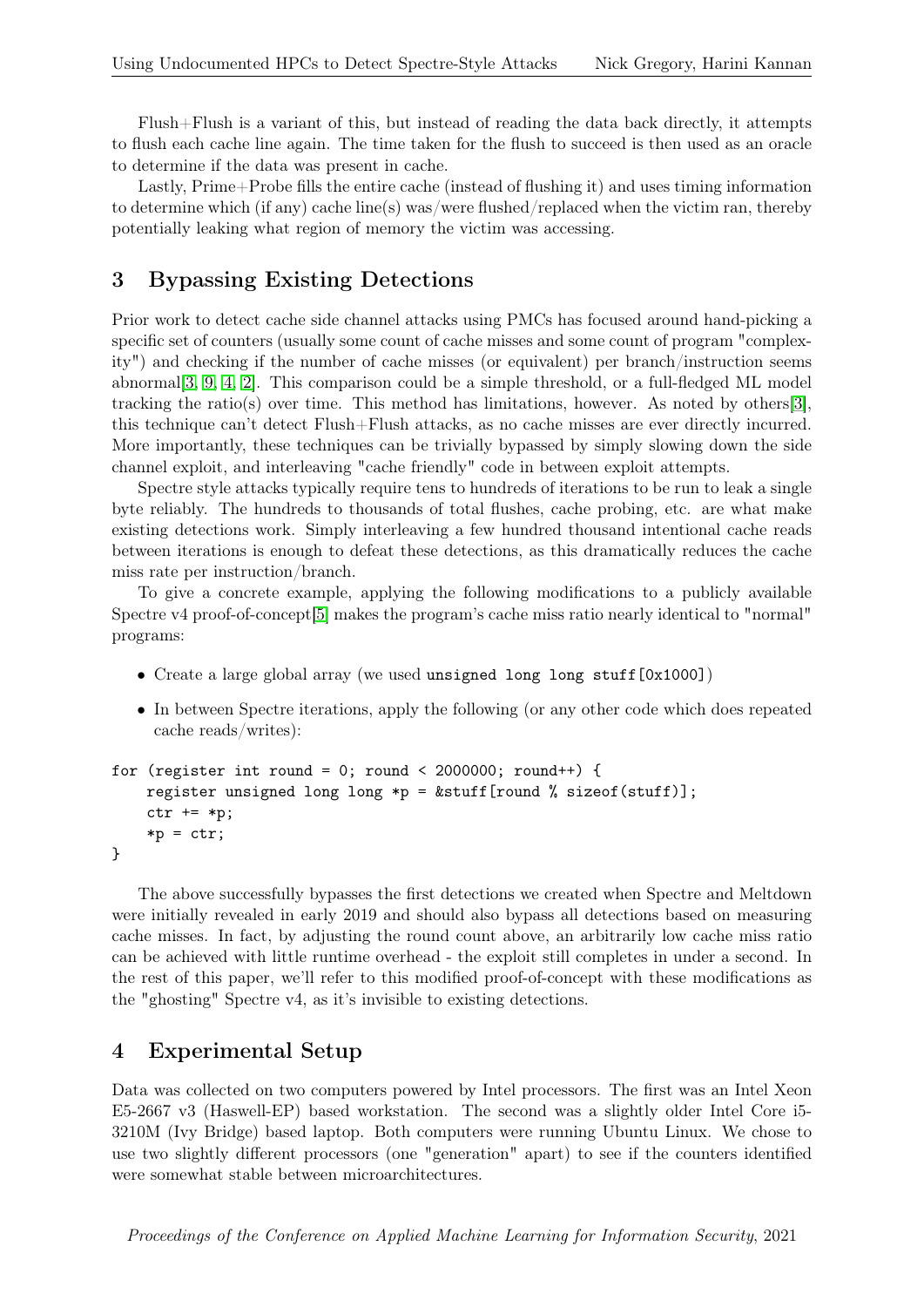On each machine, we collected the raw counter value of every possible (event id, umask) pair 10 times for each program under test. While Intel only documents hundreds to just over a thousand counters depending on the microarchitecture, we collected all 65536 possible counters.

The programs we collected counters for were:

- Scikit-learn benchmarks to provide a CPU-heavy workload which had notably caused false positives in our prior Spectre detections
- Phoronix nginx tests to provide a "real-world" workload
- Linux defconfig compile to provide a kernel-heavy workload
- LibJIT unit tests to provide a very cache-unfriendly workload
- Various public Spectre proof-of-concepts to provide a baseline for what a cache side channel attack "looks" like
	- Meltdown (aka Spectre v3 rogue data cache load)
	- Spectre v1 (bounds check bypass)
	- Spectre v2 (branch target injection)
	- Spectre v4 (speculative store bypass)
- Ghosting Spectre v4 proof-of-concept to provide a comparison with the unmodified proofof-concept to identify counters that were measuring the exploit itself
- "Spectre in the wild" a working Spectre implementation for Linux found on Virus Total (see Section [9\)](#page-4-0)

# 5 Initial Data Analysis and Results

Before training any models, we first performed some basic filtering on the datasets. All counters which were always zero were removed, simply to speed up further processing. Counters which exhibited an insignificant difference per instruction (<90% difference) between the computeheavy scikit benchmark and the Spectre proof-of-concept were removed, as these would also necessarily be unhelpful in model creation. Lastly, counters which differed significantly  $(55\%)$ between the Spectre proof-of-concept and the modified proof-of-concept were removed, as these counters are antithetical to the goal of finding counters that are detecting Spectre itself. We were left with a total of 81 counters which fulfilled these criteria. Interestingly, none of them were officially documented.

# 6 Data Collection

The Intel CPUs being used support up to four arbitrary PMCs being collected at the same time. We selected two sets of three counters each for initial analysis. The rest of this paper only references results for the first dataset.

Dataset 1:

- event\_id=0xef,umask=0xf4
- event\_id=0x4d,umask=0xe3
- event\_id=0x36,umask=0x98

Dataset 2: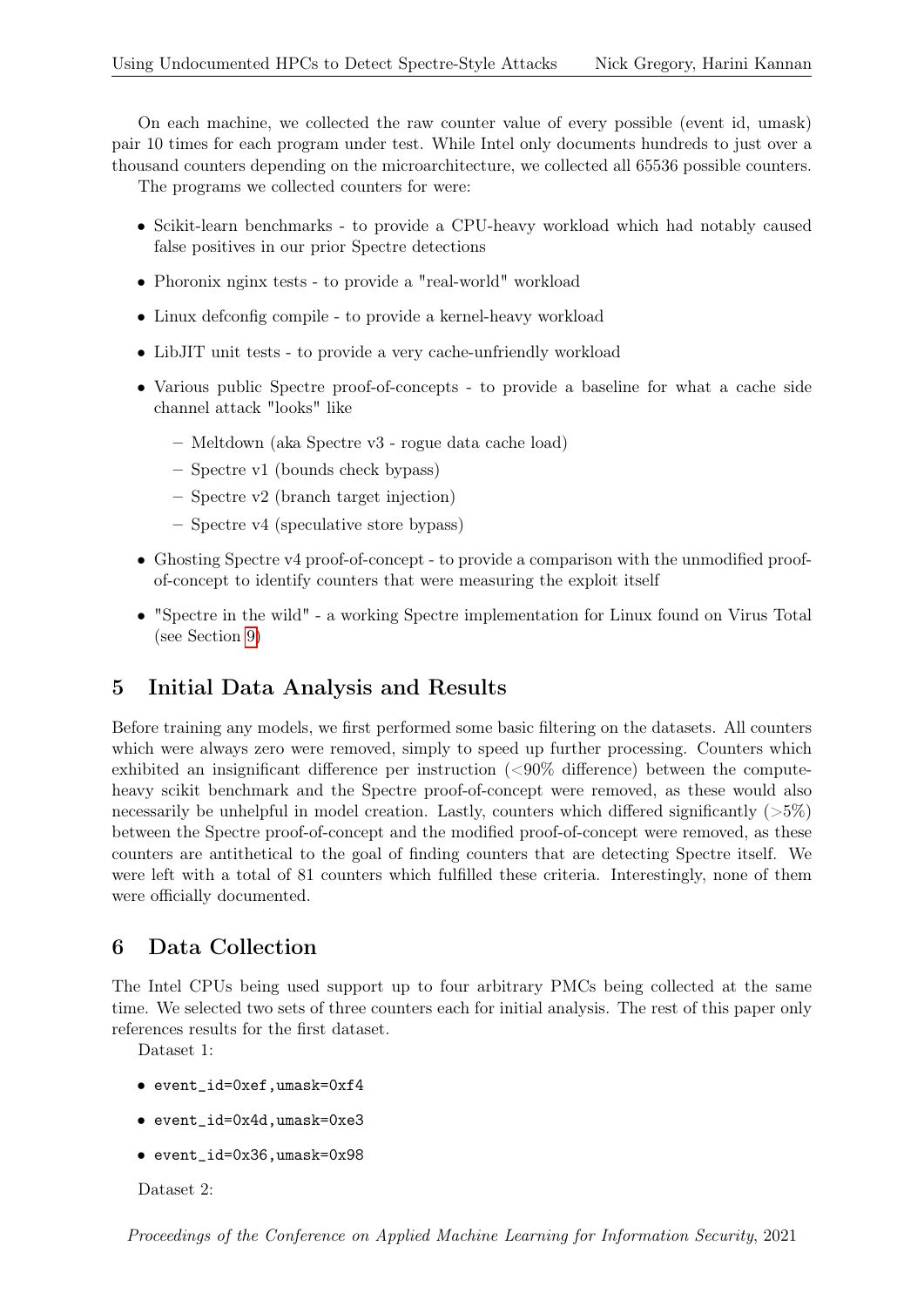- event\_id=0xef,umask=0xf4
- event\_id=0x4d,umask=0xb1
- event\_id=0xd5,umask=0xa6

Data was collected for the programs mentioned in Section [4,](#page-2-0) with counters being measured every 100ms and each program run 5 times:

### 7 Dataset Summary

The data composition looked as follows (in  $\%$ ):

| scikit benchmarks | 72.07  |
|-------------------|--------|
| phoronix nginx    | 24.46  |
| libjit            | 0.032  |
| meltdown          | 0.019  |
| spectrel          | 0.33   |
| spectre2          | 0.0063 |
| spectre4          | 0.84   |

The train/test split was kept at  $67/33$  (%). The holdout dataset composition looked as follows (note that none of the programs in holdout dataset was used for training):

| Linux defconfig compile $\vert$ 96.35 |      |
|---------------------------------------|------|
| Ghosting spectre 4                    | 1.01 |
| Spectre in the wild                   | 2.64 |

### 8 Models Performance and Metrics

We trained 4 different models - Support Vector Machine with RBF kernel, Random Forest, XG-Boost and Hist Gradient Boosting Classifier. For both datasets, XGBoost and Hist Gradient Boosting Classifier showed promising results. XGBoost showed 0.973 Area Under the Curve, with 0.05% False Positive Rate and 5.3% False Negative Rate for the test dataset. The holdout dataset had 0.982 AUC, 2.77% False Positive Rate and 0.82% False Negative Rate. The ROC curve and confusion matrices for the XGBoost model are shown in Figure [1](#page-5-0) and Figure [2](#page-5-1) respectively. Here, we are considering a data point as False Negative even if it's just a part of the exploit that's missed and the other parts are successfully detected. We have confirmed that all exploits tested here (including Ghosting Spectre v4 and the Spectre attack seen by Virus Total) are detected successfully.

Statistics from different models created for first set of features are shown in Table [1,](#page-6-0) and detection results for the models are shown in Table [2.](#page-6-1) Model statistic results for the second set of features are shown in Table [3,](#page-7-6) and detection results are shown in Table [4.](#page-7-7)

### <span id="page-4-0"></span>9 Detecting Spectre in the Wild

One of the (if not the) first instances of a Spectre-style attack being publicly available as part of an exploit was leaked as a module in Immunity Inc.'s CANVAS toolkit[\[1\]](#page-7-8). We performed some simple reverse-engineering of this in-the-wild exploit and found it had an apparent test flag, which could be provided an address to leak.

This exploit was discovered after our initial research was completed, and we tested our best model (XGBoost) blind against this attack. It was able to successfully classify the novel program as malicious. Even though this was done after our initial research, we include this program as part of our holdout dataset to calculate the final model metrics.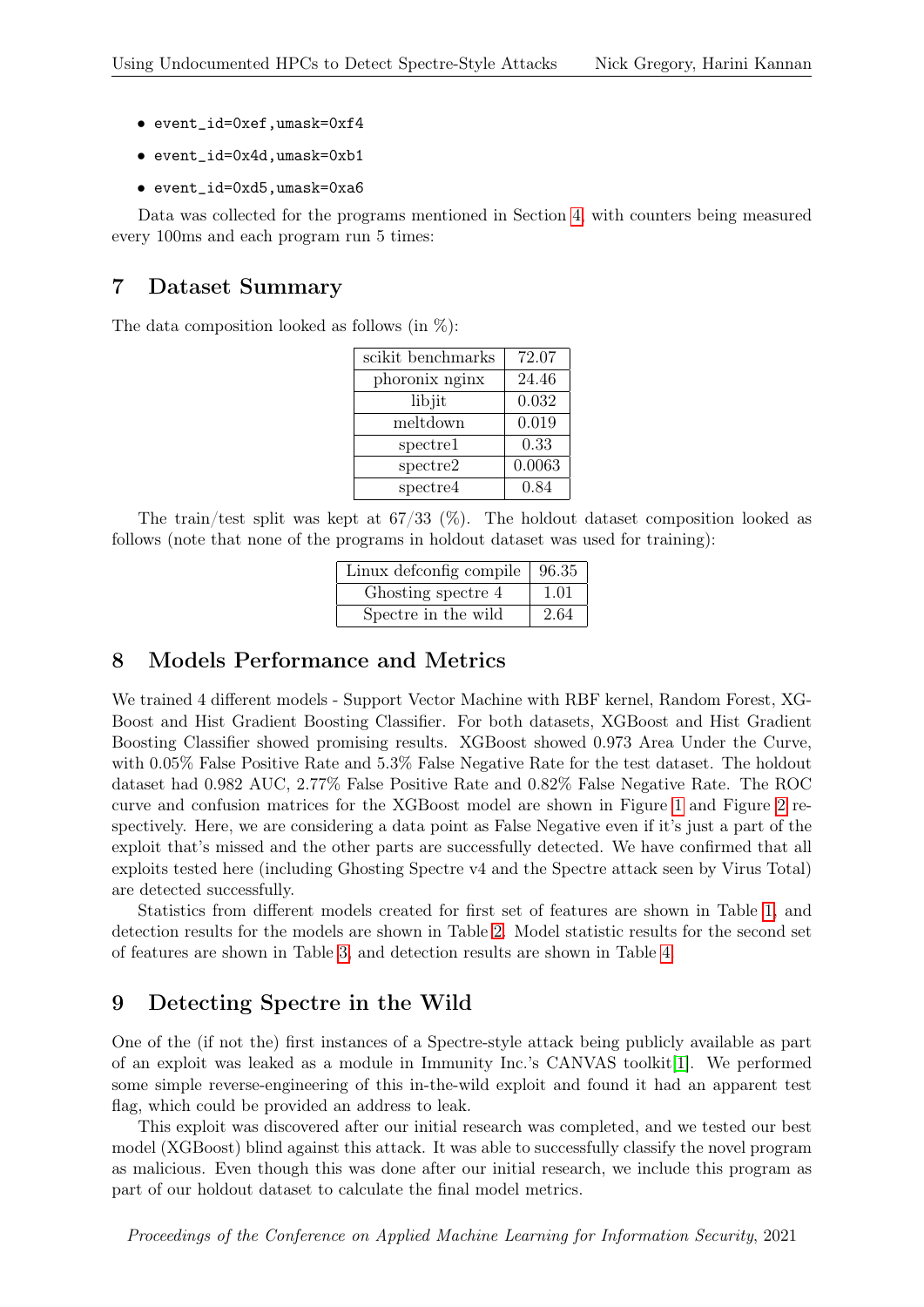<span id="page-5-0"></span>

Figure 1: ROC curves for the XGBoost model

<span id="page-5-1"></span>

Figure 2: Normalized confusion matrices for the XGBoost model

# 10 Feature Interpretation

Given that all the best PMCs identified (and therefore all models created) were reliant on PMCs that are not documented by Intel, we are limited in how much we can interpret and explain the models created. With that caveat in mind, we did find some limited references for the 0x36 and 0xEF event ids, which may give some explanation for what these models are measuring.

# 10.1 0x36

While not present in the list of "core" PMCs, Haswell-EP documentation refers to the 0x36 event id in the uncore PMC listing as UNC\_C\_TOR\_OCCUPANCY (Uncore Table of Requests Occupancy)[\[6\]](#page-7-1). However, the 0x98 umask is not documented, and the other counters in the 0x36 event selector all refer to a separate filter MSR (Model Specific Register) being set to further select the desired data. Given that the uncore is responsible for last level cache (LLC) coherence, and as such, would need to be informed of cache line flush requests, we believe we may be observing this uncore counter on the core PMU device, perhaps as a side-effect of the PMU implementation.

# 10.2 0xEF

Intel names the 0xEF event id as CORE\_SNOOP\_RESPONSE in Skylake-X and newer documentation, but the 0xF4 umask is not mentioned (and Skylake-X is also years newer than Haswell and Ivy Bridge, the microarchitectures of the chips data was collected on)[\[8\]](#page-8-2). However, others[\[12\]](#page-8-3) have noted that this event id appears to be related to evictions processed by L1 and L2 caches, which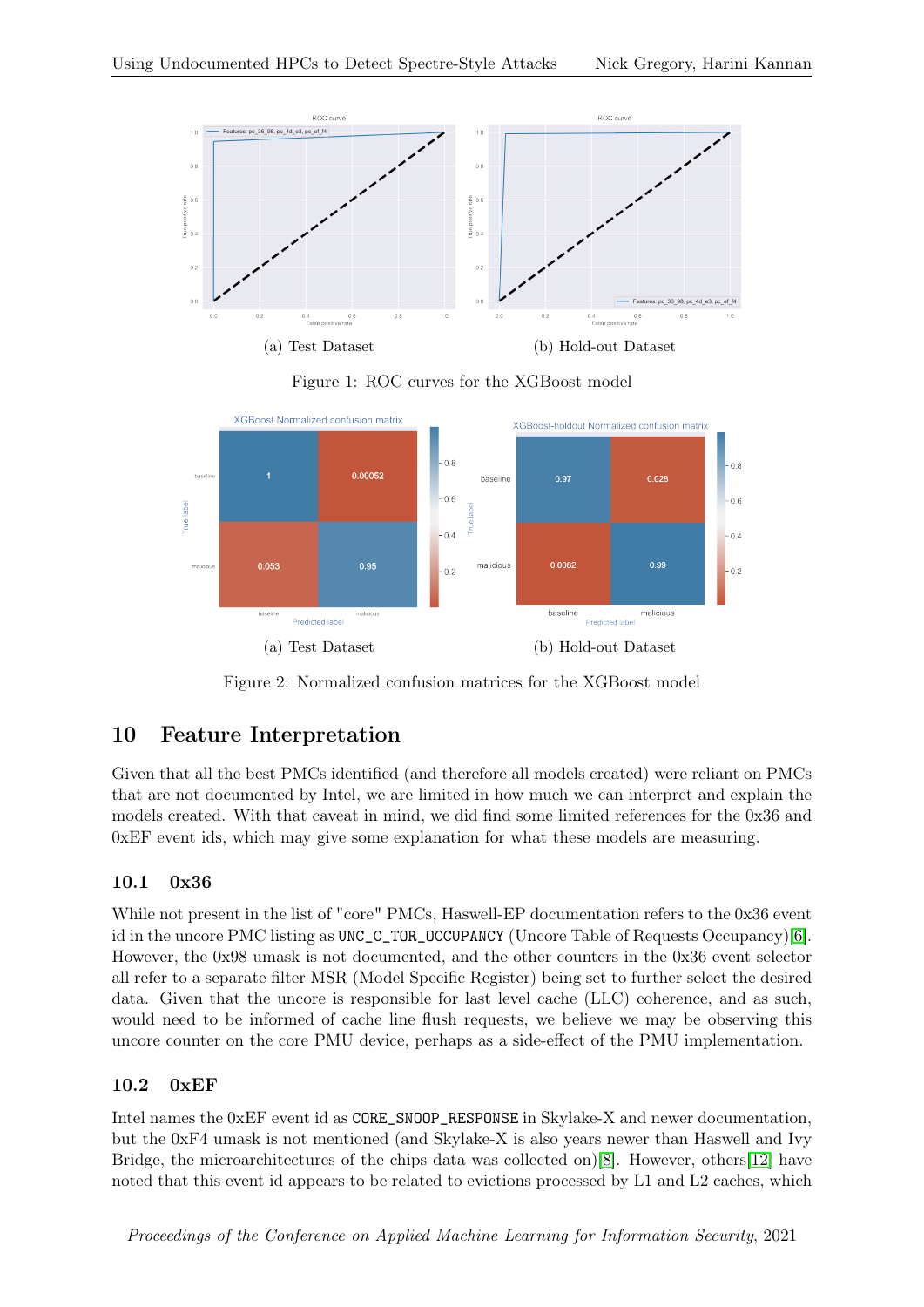<span id="page-6-0"></span>

| Arch      | Model          | Precision | Recall | FPR      | FNR   | AUC  | Acc  |
|-----------|----------------|-----------|--------|----------|-------|------|------|
| ivybridge | SVM            |           | 0.85   | $\theta$ | 0.3   | 0.85 | 0.99 |
| ivybridge | <b>XGBoost</b> | 0.98      | 0.94   | 0.0004   | 0.12  | 0.94 | 0.99 |
| ivybridge | RF             |           | 0.86   | 0        | 0.28  | 0.86 | 0.99 |
| ivybridge | <b>HGBoost</b> | 0.98      | 0.94   | 0.0004   | 0.112 | 0.94 | 0.99 |
| haswell   | <b>SVM</b>     | 0.98      | 0.93   | 0.0005   | 0.13  | 0.94 | 0.99 |
| haswell   | <b>XGBoost</b> | 0.99      | 0.98   | 0.0004   | 0.04  | 0.98 | 0.99 |
| haswell   | ВF             |           | 0.97   | 0.0001   | 0.06  | 0.97 | 0.99 |
| haswell   | <b>HGBoost</b> | 0.98      | 0.98   | 0.0008   | 0.04  | 0.98 | 0.99 |
|           |                |           |        |          |       |      |      |

Table 1: Model Results 36-98, 4D-E3, EF-F4

<span id="page-6-1"></span>

| Arch              | Model          | Meltdown |   |   | Spectre1 Spectre2 Spectre4 Spectre4 New |
|-------------------|----------------|----------|---|---|-----------------------------------------|
| ivybridge SVM     |                | N        | N | N |                                         |
| ivybridge XGBoost |                |          |   |   |                                         |
| ivybridge         | RF             |          | N | N |                                         |
| ivybridge HGBoost |                |          |   | N |                                         |
| haswell           | <b>SVM</b>     |          | N | N |                                         |
| haswell           | XGBoost        |          |   |   |                                         |
| haswell           | <b>RF</b>      |          | N | N |                                         |
| haswell           | <b>HGBoost</b> |          |   |   |                                         |

Table 2: Detection Results 36-98, 4D-E3, EF-F4

of course would include the cache flush instructions that the Spectre exploit was using. Due to this, we believe this event id may have existed undocumented in microarchitectures prior to Skylake-X and believe that cache line snooping is the general event that the model is picking up on.

# 11 Conclusion

By approaching cache side channel exploit detection as a ML problem instead of an expert knowledge problem, we've shown that it's possible to create highly accurate models using unor partially documented Performance Monitoring Counters (PMCs), none of which are things prior work have incorporated into detections. These improved models are resilient to trivial exploit modifications that break existing detections. While further data collection would be necessary to productionize these models (as the PMCs used may not exist or may have changed in any given processor generation), we have shown that it is possible to use machine learning to determine PMCs which may be a better signal of attacks than conventional wisdom/expert knowledge alone.

There is also still plenty more to explore. For instance, data from the "uncore" Performance Monitoring Units (PMU) on Intel processors could be collected and may provide even stronger signals to detect cache side channel attacks, due to the uncore being a key component of Intel processors' caches. With the recent rise in ARM processor usage in the datacenter, research is also necessary into what PMCs ARM CPUs offer. Due to manufacturer-specific changes, however, there may not be as much "consistency" in the quality of detection obtainable on ARM CPUs as there is on x86.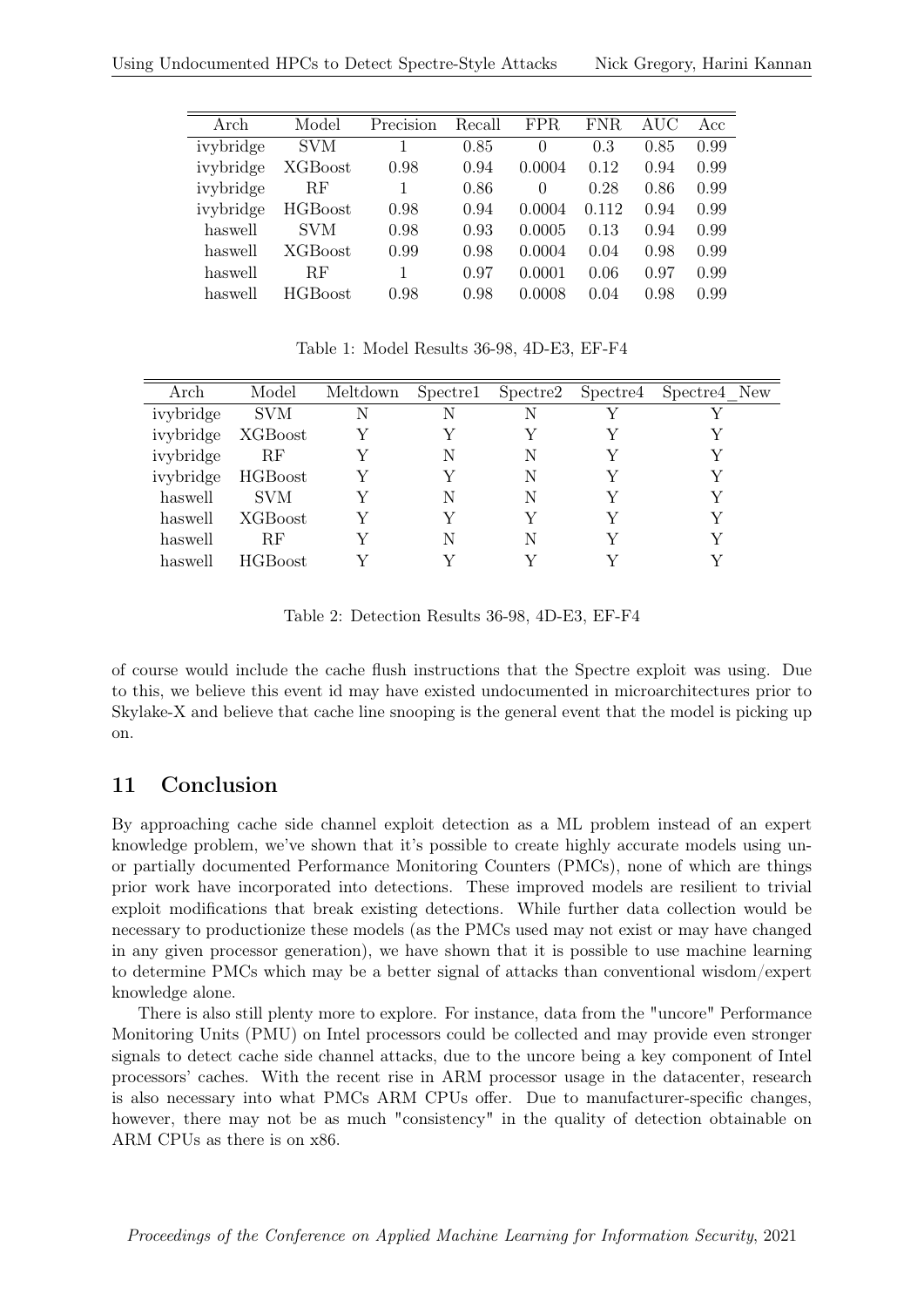<span id="page-7-6"></span>

| Arch      | Model          | Precision | Recall | FPR    | FNR.  | AUC  | Acc  |
|-----------|----------------|-----------|--------|--------|-------|------|------|
| ivybridge | SVM            | 0.99      | 0.81   | 0.0002 | 0.37  | 0.81 | 0.99 |
| ivybridge | XGBoost        | 0.98      | 0.88   | 0.0005 | 0.25  | 0.88 | 0.99 |
| ivybridge | RF             | 0.99      | 0.86   | 0.0002 | 0.28  | 0.86 | 0.99 |
| ivybridge | <b>HGBoost</b> | 0.98      | 0.87   | 0.0006 | 0.26  | 0.87 | 0.99 |
| haswell   | <b>SVM</b>     |           | 0.93   | 0.0001 | 0.13  | 0.93 | 0.99 |
| haswell   | <b>XGBoost</b> | 0.99      | 0.97   | 0.0003 | 0.06  | 0.97 | 0.99 |
| haswell   | RF             | 0.99      | 0.95   | 0.0002 | 0.1   | 0.95 | 0.99 |
| haswell   | <b>HGBoost</b> | 0.99      | 0.97   | 0.0002 | 0.056 | 0.97 | 0.99 |
|           |                |           |        |        |       |      |      |

Table 3: Model Results 4D-B1, D5-A6, EF-F4

<span id="page-7-7"></span>

| Arch              | Model             | Meltdown |   | Spectre1 Spectre2 Spectre4 | Spectre4 New |
|-------------------|-------------------|----------|---|----------------------------|--------------|
| ivybridge         | <b>SVM</b>        |          | N | N                          |              |
| ivybridge XGBoost |                   |          |   |                            |              |
| ivybridge         | RF                |          | V | N                          |              |
|                   | ivybridge HGBoost |          |   |                            |              |
| haswell           | SVM               |          | N | N                          |              |
| haswell           | XGBoost           |          |   | N                          |              |
| haswell           | RF                |          | N | N                          |              |
| haswell           | <b>HGBoost</b>    |          |   |                            |              |

Table 4: Detection Results 4D-B1, D5-A6, EF-F4

# References

- <span id="page-7-8"></span>[1] 2021. URL [https://www.virustotal.com/gui/file/](https://www.virustotal.com/gui/file/6461d0988c835e91eb534757a9fa3ab35afe010bec7d5406d4dfb30ea767a62c/detection) [6461d0988c835e91eb534757a9fa3ab35afe010bec7d5406d4dfb30ea767a62c/detection](https://www.virustotal.com/gui/file/6461d0988c835e91eb534757a9fa3ab35afe010bec7d5406d4dfb30ea767a62c/detection).
- <span id="page-7-4"></span>[2] M.-M. Bazm, T. Sautereau, M. Lacoste, M. Sudholt, and J.-M. Menaud. Cache-based side-channel attacks detection through intel cache monitoring technology and hardware performance counters. In 2018 Third International Conference on Fog and Mobile Edge Computing (FMEC), pages 7–12, 2018. doi: 10.1109/FMEC.2018.8364038.
- <span id="page-7-2"></span>[3] J. Cho, T. Kim, T. Kim, and Y. Shin. Real-time detection on cache side channel attacks using performance counter monitor. In 2019 International Conference on Information and Communication Technology Convergence (ICTC), pages 175–177, 2019. doi: 10.1109/ICTC46691.2019.8939797.
- <span id="page-7-3"></span>[4] D. Fiser and W. Gamazo Sanchez. Detecting attacks that exploit meltdown and spectre, 2018. URL [https://www.trendmicro.com/en\\_us/research/18/c/detecting-attacks](https://www.trendmicro.com/en_us/research/18/c/detecting-attacks-that-exploit-meltdown-and-spectre-with-performance-counters.html)[that-exploit-meltdown-and-spectre-with-performance-counters.html](https://www.trendmicro.com/en_us/research/18/c/detecting-attacks-that-exploit-meltdown-and-spectre-with-performance-counters.html).
- <span id="page-7-5"></span>[5] J. Horn. speculative execution, variant 4: speculative store bypass, 2018. URL [https:](https://bugs.chromium.org/p/project-zero/issues/detail?id=1528) [//bugs.chromium.org/p/project-zero/issues/detail?id=1528](https://bugs.chromium.org/p/project-zero/issues/detail?id=1528).
- <span id="page-7-1"></span>[6] Intel. Events for intel microarchitecture code name haswell x, . URL [https://perfmon](https://perfmon-events.intel.com/haswell_server.html)[events.intel.com/haswell\\_server.html](https://perfmon-events.intel.com/haswell_server.html).
- <span id="page-7-0"></span>[7] Intel 64 and IA-32 Architectures Software Developer's Manual Combined Volumes 3A, 3B, 3C, and 3D: System Programming Guide. Intel.